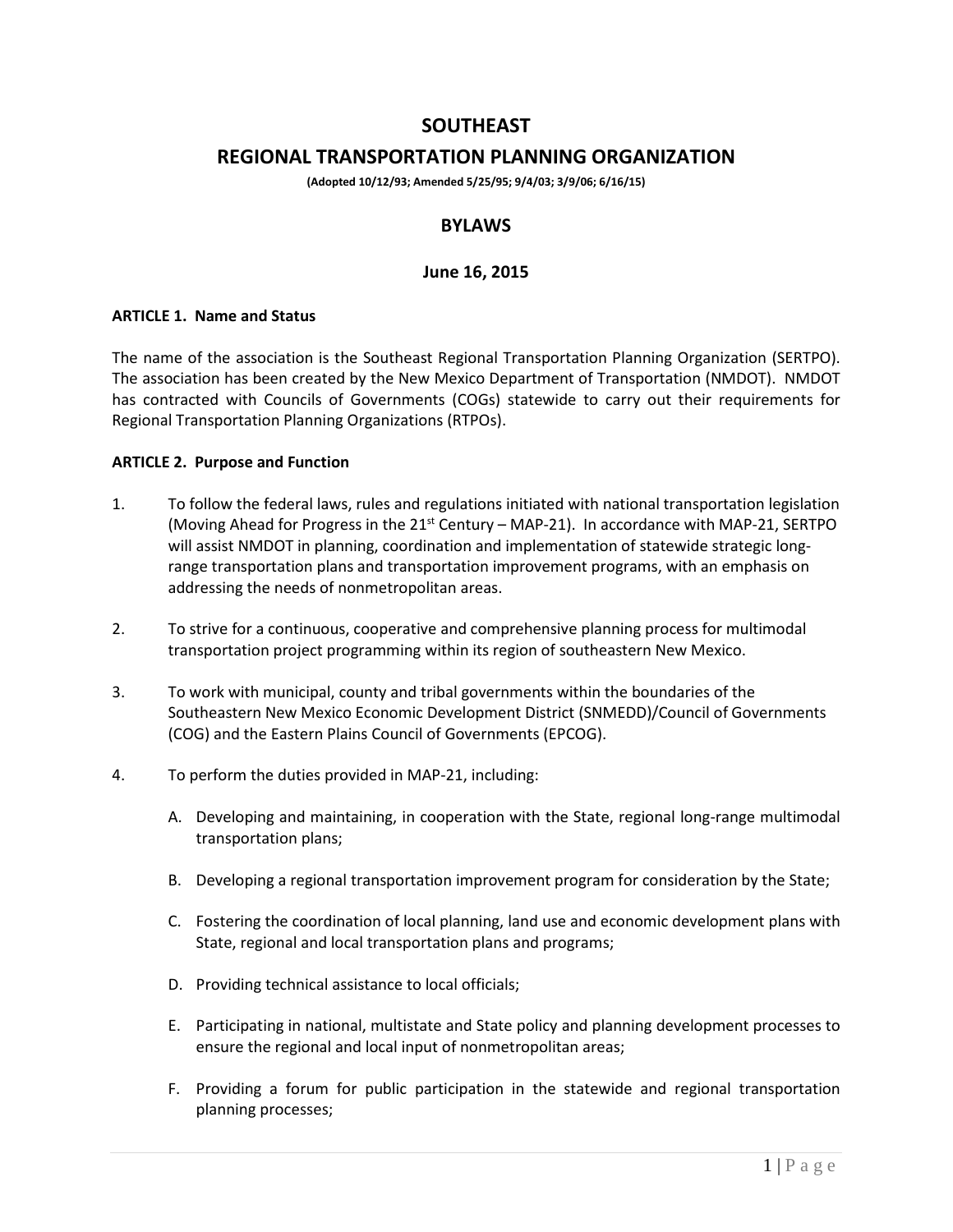**(Adopted 10/12/93; Amended 5/25/95; 9/4/03; 3/9/06; 6/16/15)**

- G. Considering and sharing plans and programs with neighboring regional transportation planning organizations, metropolitan planning organizations, and, where appropriate, tribal organizations; and
- H. Conducting other duties, as necessary, to support and enhance the statewide planning process.
- 5. To promote an efficient transportation network within the eight county southeastern region.
- 6. To provide a regional forum for cooperative decision making on transportation issues among the various county, municipal and tribal governments within its region.
- 7. To provide policy guidance, needs assessment, project priorities and technical assistance, within its resources, for the development of transportation plans and special programs in the region.
- 8. To establish criteria and a system for review, rating, ranking and prioritization of proposed transportation projects, as appropriate.

#### **ARTICLE 3. Composition**

The SERTPO Committees shall be composed of voting members and non-voting associated and advisory members, representing their pertinent organization(s) within the RTPO's boundaries.

- 1. Local Government. All municipal, county and tribal governments within the boundaries of Chaves, Curry, De Baca, Eddy, Lea, Lincoln, Otero and Roosevelt counties are voting participants. The Town of Vaughn, Guadalupe County, shall be considered a voting participant.
	- A. Membership in the Southeast Regional Transportation Planning Organization will be indefinite, as changed by the individual local government entities. Local government entities will be responsible for providing updated names and addresses for their chief elected officials and SERTPO Committee Members to the SERTPO Planning Program Managers (hereafter referred to as SERTPO Managers).
	- B. The Local Government membership is made up of two committees.
		- i. Technical Committee Members.

Technical Committee Members are appointed in writing by their respective governments and should be familiar with the transportation needs and technical aspects of transportation projects. Each municipal, county or tribal entity has one vote. The Technical Committee screens, reviews and rates the technical criteria of projects and makes preliminary ranking recommendations to the Policy Committee.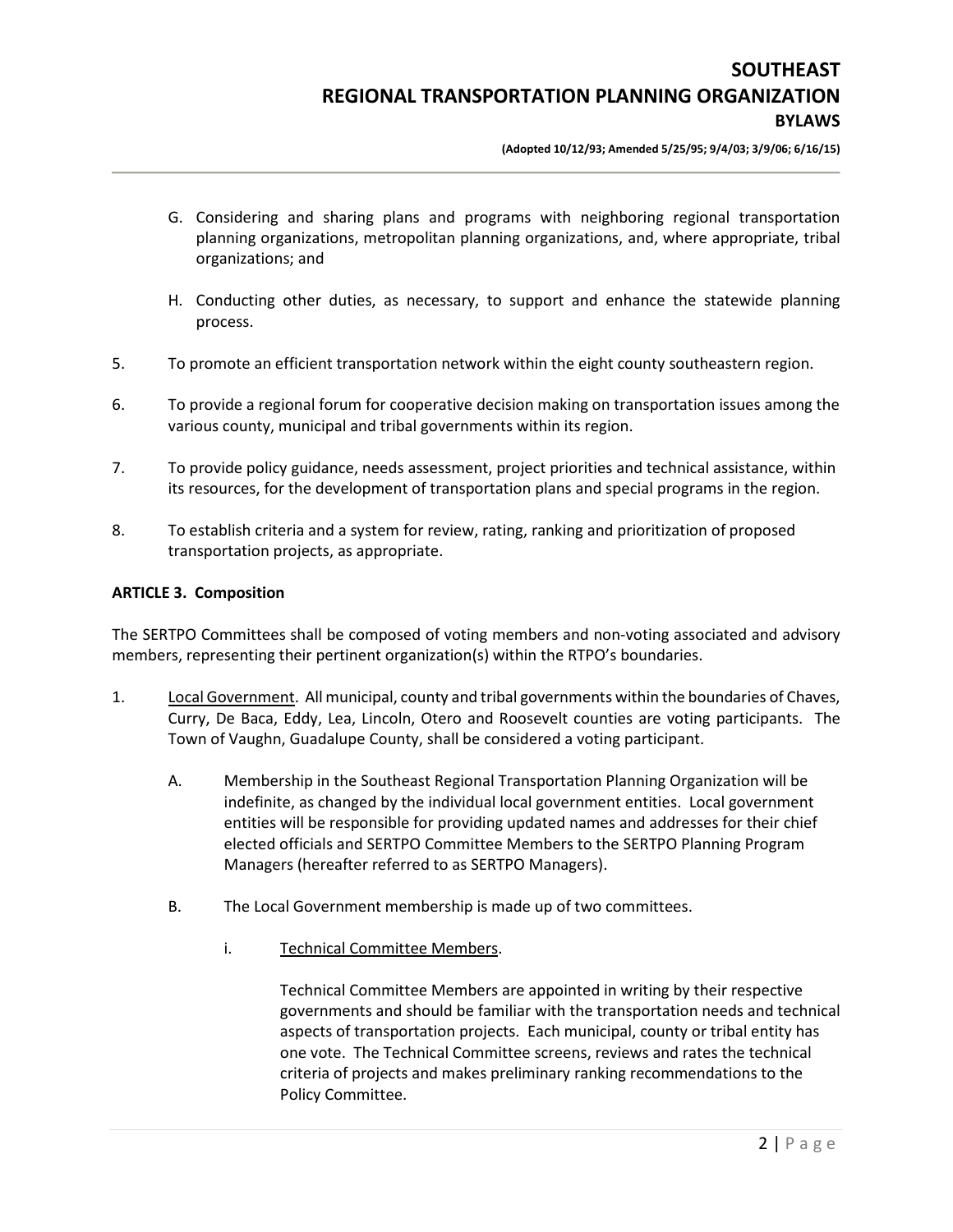# **SOUTHEAST REGIONAL TRANSPORTATION PLANNING ORGANIZATION BYLAWS**

**(Adopted 10/12/93; Amended 5/25/95; 9/4/03; 3/9/06; 6/16/15)**

ii. Policy Committee Members.

Policy Committee Members are the principal officials, or their designated alternates, representing the municipal, county and tribal governments. The Policy Committee provides policy guidance in the development of SERTPO activities and takes all official actions by a majority vote of the quorum present. The Policy Committee members are appointed in writing by their respective government entity. Each municipal, county and tribal entity has one vote.

- C. With written authorization from the chief elected official of the local government, one member may serve on both committees and vote accordingly.
- D. Proxy Votes. If the designated committee member is unable to attend a meeting, any elected official or full-time employee of the local government entity may act as the voting member without designation in writing. If someone else is to serve as proxy, this indication must be given in writing by the local governing agency.
- E. Attendance. In order to encourage participation and prevent cancellation of meetings due to lack of quorum, if any local government entity or any committee officer misses three (3) consecutive meetings, their names will be removed from the membership roster used for quorum purposes. Committee membership can be reestablished at the next meeting. Officers shall be replaced at the next meeting following the third missed meeting.
- 2. Advisory Member. Such member would be any person or persons representing Local, State and Federal agencies having direct responsibility for transportation planning and programs within the region. Such persons shall be considered non-voting members and will act in an advisory capacity only.
- 3. Associate Member. Such member would be any person or persons representing a public, quasipublic, political subdivision of the state, private sector or other organization that provides transportation services (e.g., freight providers (rail and trucking), public transit providers, emergency transportation providers, law enforcement, etc.). Such persons shall be considered non-voting members.
- 4. Ex-Officio Members. "Because of the nature of the office or position". Includes department heads from State and Federal government.
- 5. Membership Term. Members are appointed in writing by their respective municipal, county or tribal government and serve for an indefinite term. Annually, the SERTPO staff will give the chief elected official of local governments the opportunity to appoint or confirm their designated Committee member(s).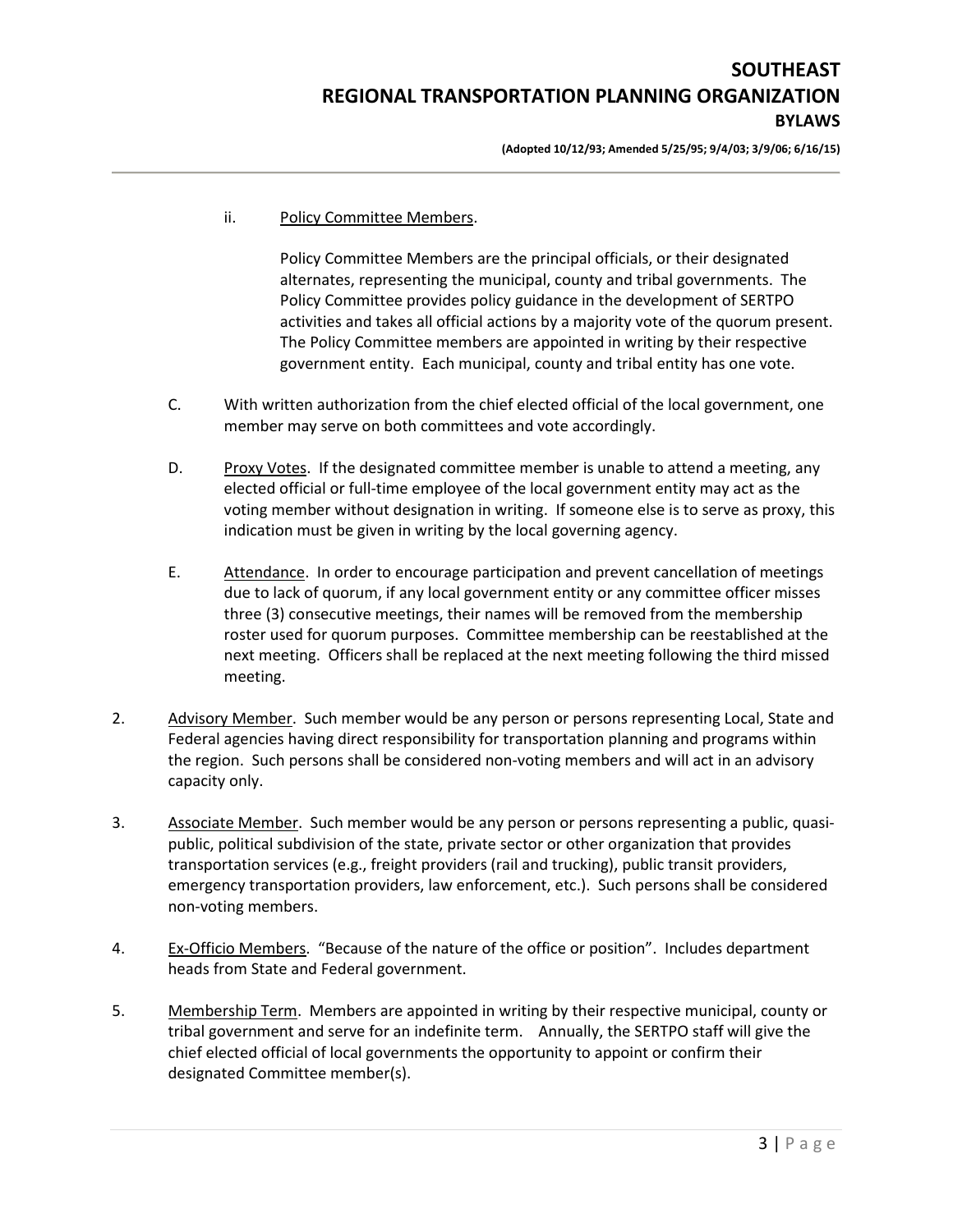6. Participation in the SERTPO Committees shall not be contingent on memberships with the Councils of Governments.

#### **ARTICLE 4. Officers**

- 1. Technical Committee. The Chairman and Vice-Chairman are elected by the voting members of the Technical Committee at the first meeting in March on even numbered years, and serve a two year term, unless removed as described in Part 4. There are no term limits.
- 2. Policy Committee. The Chairman and Vice-Chairman are elected by the voting members of the Policy Committee at the first meeting in March on even numbered years, and serve a two year term, unless removed as described in Part 4. There are no term limits.
- 3. Vacancy. If a vacancy occurs in the office of the Chair or Vice Chair, the office shall be filled by the voting members of the respective Committee. Until the election of a new Chair, the Vice Chair shall serve as Chair. The unexcused absence of a Chair or Vice Chair for two consecutive meetings may be considered a vacancy.
- 4. Removal. The Officer(s) may be removed by election, resignation, noncompliance with the attendance policy, or by member governments (i.e., when the Officer no longer represents his or her member government entity).

## **ARTICLE 5. Duties of Officers**

The officers of the SERTPO Committees shall be chosen from the voting representatives and shall consist of a Chair and Vice Chair for both the Technical and Policy Committee.

- 1. Chairman. The Chairman (of the respective Policy or Technical Committee) is the chief executive officer of the Committee and presides at all Committee meetings. The Chairman directs the business of the Committee and establishes standing and ad hoc subcommittees to focus upon specific areas of concern. The Chairman is an ex-officio member of all standing subcommittees.
- 2. Vice Chairman. The Vice Chairman (of the respective Policy or Technical Committee) presides at all meetings at which the Chairman is absent and performs all duties for which the Chairman is responsible.

In the event the Chair or Vice Chair are not present to open a meeting, the Chair or Vice Chair of the other SERTPO Committee will preside. If no officer is present, a Chairperson Pro Tem shall be selected by a consensus of the members present during the meeting.

## **ARTICLE 6. Duties of Standing Committees**

Standing committees include, but are not limited to, the Policy Committee or the Technical Committee.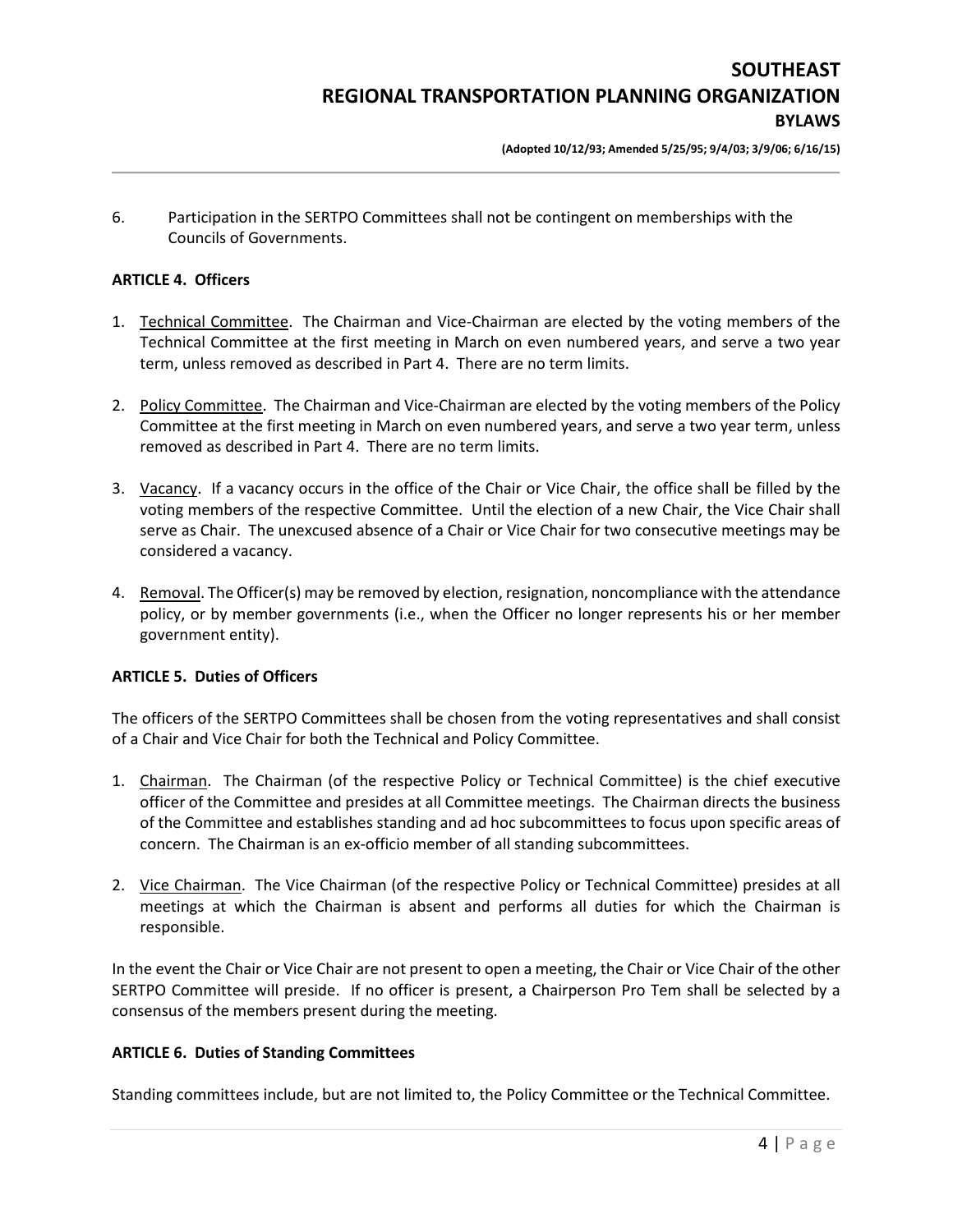**(Adopted 10/12/93; Amended 5/25/95; 9/4/03; 3/9/06; 6/16/15)**

- 1. Policy Committee. The Policy Committee establishes the rating and ranking criteria under advisement by the NMDOT and makes recommendations regarding project funding and priority based on that criteria and recommendations received from the Technical Committee.
- 2. Technical Committee. The Technical Committee receives initial transportation project applications, reviews and rates the projects, and develops a recommendation for submission to the Policy Committee.

## **ARTICLE 7. Staff Support**

- 1. SERTPO Managers will provide both Committees and any of its subcommittees with the necessary staff and technical assistance to support the regional transportation planning processes.
- 2. SERTPO Managers will be responsible for assembling information and preparing the documentation of plans, programs, meeting packets, correspondence and other records necessary to conduct the regional transportation planning process.
- 3. Proposed projects will be submitted to the SERTPO Managers in the designated format. SERTPO Managers will present proposed projects to the Technical Committee for the evaluation and rating process and will forward the Technical Committee findings to the Policy Committee for final rating and action by that body, when the Technical Committee has a stand-alone meeting (i.e., a Policy Committee has not been scheduled immediately before or after a Technical Committee meeting).

## **ARTICLE 8. Meetings**

All meetings of the Policy Committee and the Technical Committee shall be conducted according to the Open Meetings Act, (N.M.S.A., 10-15-1 to 10-15-4). Advertisement and arrangement of these meetings shall be paid for and made by the NMDOT.

| 1. Notice: | Regular Meetings          | 10 days' notice to the general public |
|------------|---------------------------|---------------------------------------|
|            | <b>Special Meetings</b>   | 3 days' notice                        |
|            | <b>Emergency Meetings</b> | As much time as is practical.         |

2. Schedule:

Technical and Policy Committee. The Technical and Policy Committees will meet as often as needed to conduct business. Since the Committees represent a diverse assembly of member governments from a large geographic area, a quorum consists of 33% of the voting members present. SERTPO Managers perform a roll call of voting members at Committee meetings and record, transcribe and distribute minutes of the meetings to all members the NMDOT District Engineer and NMDOT Liaisons. Approved minutes may be made available online.